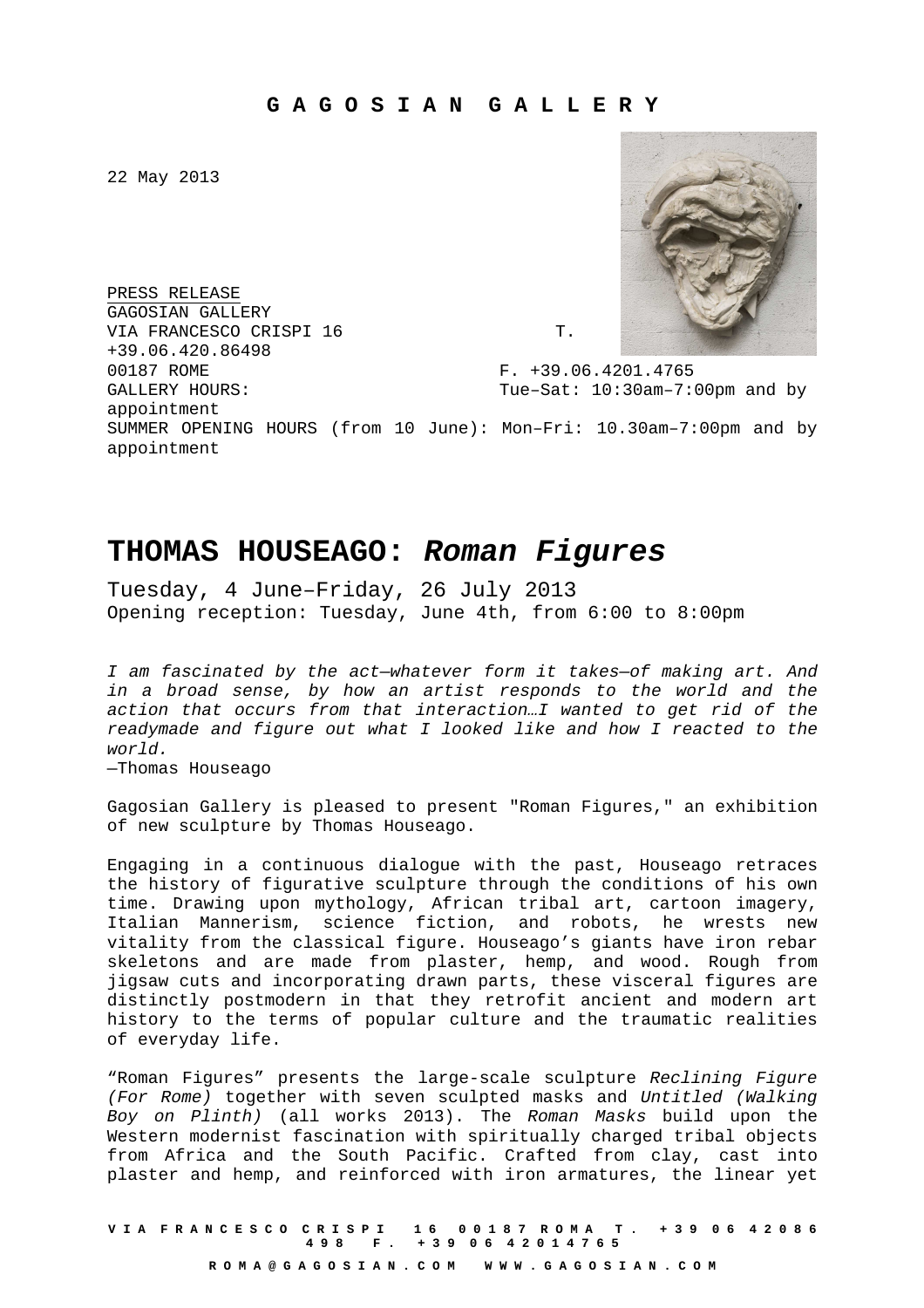highly expressive skull-like reliefs, in which sculptural mass is imbued with the momentous quality of painting, provide startling new interpretations of the transhistorical, transcultural genre of vanitas or mortuary art.

Reclining Figure (For Rome) is cast in plaster and hemp from a clay form, and supported by a framework of partially exposed rebar. The headless body rests prone on a plywood plinth, its surface roughly smeared by hand, recalling the fragmented yet revered relics of antiquity where the majesty of sculptural form has been subjected to the vicissitudes of time's passage.

(Continue to page 2)

**Thomas Houseago** was born in 1972 in Leeds, England. He studied at the Central Saint Martins College of Art, London and De Ateliers, Amsterdam. Recent exhibitions include the "The Artist's Museum," MOCA, Los Angeles (2010); "What Went Down," Modern Art Oxford (2010, traveled to Ashmolean Museum, Museum Abteiberg, Mönchengladbach, and Centre International d'Art et du Paysage de l'Ile de Vassivière, through 2011); "The Beat of the Show," Inverlieth House, Edinburgh (2011); "The World Belongs to You," Palazzo Grassi, Venice (2011); and "Where the Wild Things Are" and "Thomas Houseago: Hermaphrodite," Sainsbury Centre for the Visual Arts, Norwich (2012). His work was included in the 2010 Whitney Biennial. In January 2013, the Dijon Art Center Le Consortium installed a selection of Houseago's sculptures around the streets of Aix-en-Provence, France. A major solo exhibition, "As I Went Out One Morning," is on view through November 11 at Storm King Art Center in Mountainville, New York, and "Thomas Houseago: Striding Figure/Standing Figure" will be on view at Galleria Borghese, Rome from May 26 through July 7, 2013.

Houseago lives and works in Los Angeles.

Press Enquiries Francesca Martinotti E. martinotti@lagenziarisorse.it T. +39.06.8069.0694 www.francescamartinotti.com

For all other information please contact the gallery at +39.06.4208.6498 or at roma@gagosian.com.